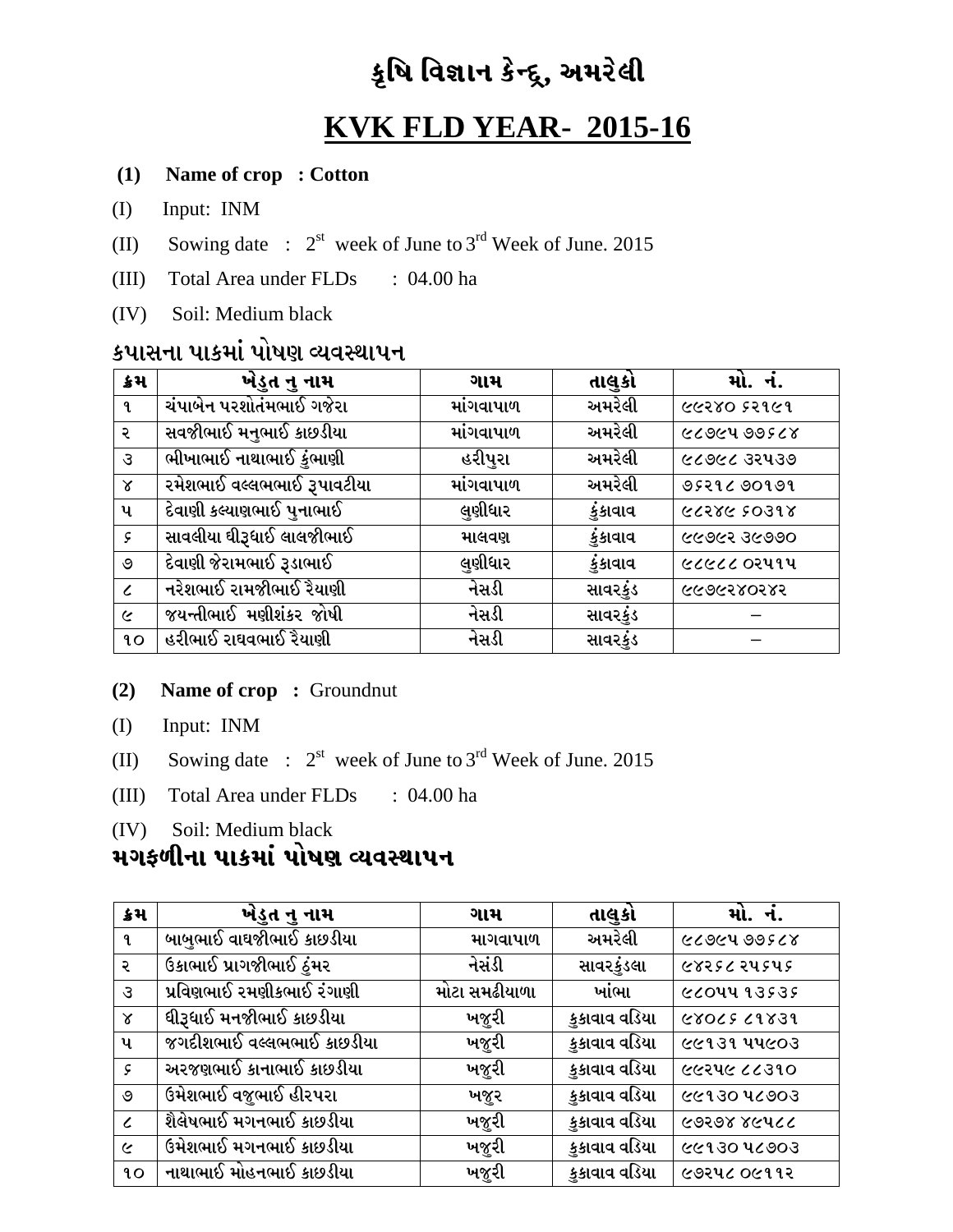### **(3) Name of crop : Cotton**

- (I) Variety: Gujarat Hybrid Cotton 6 (B.T.)
- (II) Sowing date :  $2^{st}$  week of June to  $3^{rd}$  Week of June. 2015
- (III) Total Area under FLDs : 08.00 ha
- (IV) Soil: Medium black

# ગુજરાત કપાસ સંકર–*૬ (*બી.ટી)

| ક્રમ                 | ખેડુત નુ નામ                | ગામ                                        | તાલુકો     | મો. નં.            |
|----------------------|-----------------------------|--------------------------------------------|------------|--------------------|
| $\mathbf{q}$         | ચનીભાઈ ભવાનભાઈ બાંભરોલીયા   | અમરેલી                                     | અમરેલી     | 6398628563         |
| ૨                    | બટુકભાઈ ગોબરભાઈ કથીરીયા     | નેસડી                                      | સાવરકુંડલા | ૯ ૬ ૬૨૦ ૨૨૮૨૩      |
| $\mathcal{S}$        | કાળુભાઈ પરબતભાઈ બાંભરોલીયા  | અમરેલી                                     | અમરેલી     | ५५२४७ २७७४२        |
| $\mathsf{X}$         | કાળુભાઈ પરબતભાઈ બાંભરોલીયા  | અમરેલી                                     | અમરેલી     | ५५२४७ २७७४२        |
| પ                    | ફુલબાઈબેન લીલાભાઈ કથીરીયા   | નેસડી                                      | સાવરકુંડલા | 91563 04380        |
| ç                    | પરશોતમભાઈ રવજીભાઈ કીકાણી    | $\overline{\hat{s}}$ રાળા $(\hat{s}$ ોગણી) | લાઠી       | <b>GOIRS 25503</b> |
| ৩                    | ઘનશયામભાઈ પોપટભાઈ ત્રાપસીયા | જેસીંગપરા                                  | અમરેલી     | ૯૮૨૫૫ ૫૪૧૪૯        |
| $\epsilon$           | મનીશભાઈ નાનજીભાઈ દેસાઈ      | મોણપર                                      | અમરેલી     | 68334 96889        |
| $\tilde{\mathbf{c}}$ | કાંન્તીભાઈ નારણભાઈ કાનાણી   | ચિતલ                                       | અમરેલી     | ૯૪૨૭૨ ૮૦૫૮૫        |
| 90                   | કિશોરભાઈ જેઠાભાઈ કાથરોટીયા  | ઓળીયા                                      | સાવરકુંડલા | ૯૯૦૯૩ ૯૫૭૩૯        |
| ۹ ૧                  | ચંદુભાઈ નેપાલભાઈ બગડા       | ઓળીયા                                      | સાવરકુંડલા |                    |
| ૧૨                   | દુદાભાઈ રૂડાભાઈ બગડા        | માલવીયા                                    | લાઠી       | <b>GOSDS 86509</b> |
|                      |                             | (પીપરીયા)                                  |            |                    |
| 93                   | મજુલાબેન ભીમજીભાઈ ડાવરા     | કરજાળા                                     | સાવરકુંડલા | ५८२४ ४७२८५         |
| 98                   | કનુભાઈ માધાભાઈ દેસાઈ        | સલડી                                       | લીલીયા     | ८५११८ ५८८१२        |
| ૧૫                   | રણછોડભાઈ માધાભાઈ દેસાઈ      | સલડી                                       | લીલીયા     | ८५११८ ५८८१२        |
| qç                   | સુગરભાઈ મણશીયાભાઈ વાળા      | વરસડા                                      | અમરેલી     | ૯૯૧૩૨ ૬૩૭૫૩        |
| 9.9                  | ભીખાભાઈ પાચાભાઈ જન          | નેસડી                                      | સાવરકુંડલા | couce rorca        |
| $\mathfrak{c}$       | પરશોતંમભાઈ પાચાભાઈ જન       | નેસડી                                      | સાવરકુંડલા | couce rorca        |
| 96                   | શાંતાબેન જેરામભાઈ ઠેસીયા    | વાડલીયા                                    | બાબરા      |                    |
| २०                   | દેવરાજભાઈ જેરામભાઈ ઠેસીયા   | વાડલીયા                                    | બાબરા      | 68561 33110        |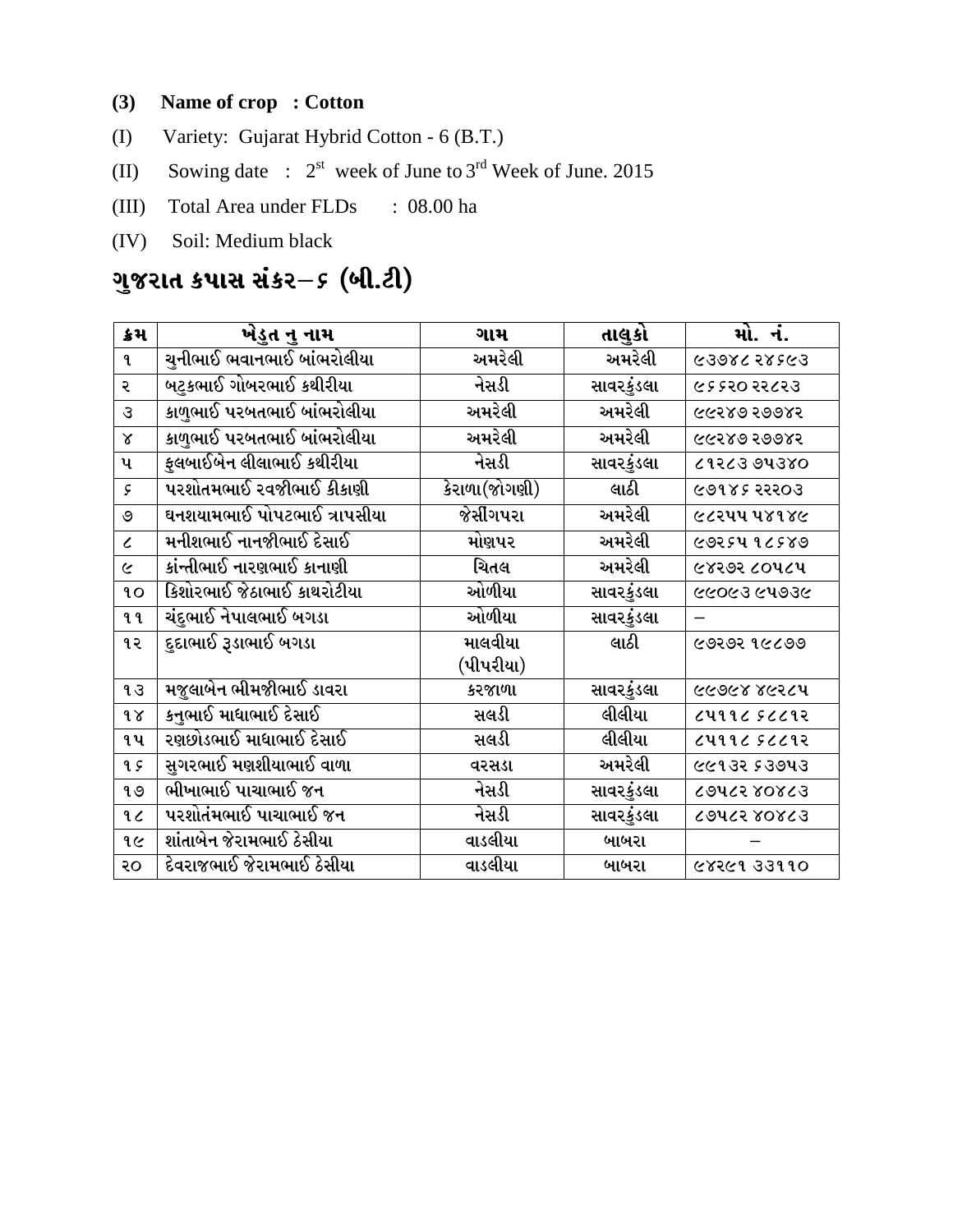- **(4) Name of crop :** Castor
- (I) Variety: GCH 7
- (II) Sowing date : Last week of July to first week August 2015
- (III) Total Area under FLDs : 04.00 ha
- (IV) Soil : Medium black

## દીવેલા ની નવી જાત, જી.સી.એસ **–** ૭

| ક્રેમ         | ખેડુત નુ નામ                | ગામ          | તાલુકો | મો. નં.     |
|---------------|-----------------------------|--------------|--------|-------------|
| ٩.            | વ્રજલાલ હીંમતભાઈ ઘાડીયા     | ખીજડીયા ખારી | બગસરા  | ०१२४४५४७८०  |
| ર             | રાજેશભાઈ ધનજીભાઈ કાનાણી     | અમરેલી       | અમરેલી | ૯૧૫૭૪ ૭૧૫૨૧ |
| $\mathcal{S}$ | જીવરાજભાઈ રવજીભાઈ ધોરાજીયા  | બોરડી        | ધારી   | ५४२७२ ५३११४ |
| $\alpha$      | લાલજીભાઈ પાંચાભાઈ અંટાળા    | બોરડી        | ધારી   | 95068 83056 |
| પ             | પાનબાઈબેન રામભાઈ સાવલીયા    | બાબાપુર      | અમરેલી |             |
| $\mathcal{G}$ | વસંનભાઈ બાબુભાઈ સાવલીયા     | બાબાપુર      | અમરેલી |             |
| ও             | ભગવાનભાઈ પરશોતમભાઈ ધોરાજીયા | બાબાપુર      | અમરેલી | 85085 82205 |
| $\epsilon$    | રસીકભાઈ દેવશીભાઈ મુંગલપરા   | અમરેલી       | અમરેલી | 62500 80150 |
| $\epsilon$    | કનભાઈ કીશોરભાઈ જેબલીયા      | બાબાપુર      | અમરેલી |             |
| 90            | ધનજીભાઈ બાવભાઈ કાનાણી       | અમરેલી       | અમરેલી |             |

## **ATIC FLD YEAR- 2015-16**

### **(5) Name of crop : Cotton**

- (I) Variety: Gujarat Hybrid Cotton 6 (B.T.)
- (II) Sowing date :  $2^{st}$  week of June to  $3^{rd}$  Week of June. 2015
- (III) Total Area under FLDs : 04.00 ha
- (IV) Soil: Medium black

## ગુજરાત કપાસ સંકર–*૬ (*બી.ટી)

| ક્રમ          | ખેડુત નુ નામ                | ગામ           | તાલુકો   | મો. નં.     |
|---------------|-----------------------------|---------------|----------|-------------|
| ٩.            | ધનજીભાઈ વિરજીભાઈ ત્રાપસીયા  | જેસીંગપરા     | અમરેલી   | ७७२४२ ८६८७५ |
| २             | મનસુખભાઈ પોપટભાઈ ત્રાપસીયા  | જેસીંગપરા     | અમરેલી   | ७७२५५ ०२८३० |
| $\mathcal{S}$ | મંગુબેન ધીરૂભાઈ દેસાઈ       | મોણપર         | અમરેલી   | 91880 98896 |
| $\chi$        | નરશીભાઈ રાઘવભાઈ પાઘડાળ      | તોરી/કુંકાવાવ | કુંકાવાવ | ૯૫૮۶૦ ૪૬૧૧૨ |
| પ             | મનુભાઈ ઠાકરશીભાઈ રૂપારેલીયા | આંબા          | લીલીયા   | ८०२४६ २४८८२ |
| $\mathcal{G}$ | વિરજીભાઈ પોપટભાઈ વઘાસીયા    | સાંથળી        | કુંકાવાવ | 6509843989  |
| ৩             | ધીરૂભાઈ લખમણભાઈ હીરપરા      | તોરી          | કુંકાવાવ | 6958501050  |
| $\epsilon$    | ખીમજીભાઈ વિરાભાઈ સાગરીયા    | મોટા ગોખરવાળા | અમરેલી   | ૯૯૨૫૫ ૩૦૧૫૯ |
| $\epsilon$    | વિરાભાઈ દાનાભાઈ સાગઠીયા     | મોટા ગોખરવાળા | અમરેલી   | 62650 2282  |
| 90            | રજનીભાઈ હરીભાઈ ગજેરા        | કેરીયા ચાર્ડ  | અમરેલી   | 6620311     |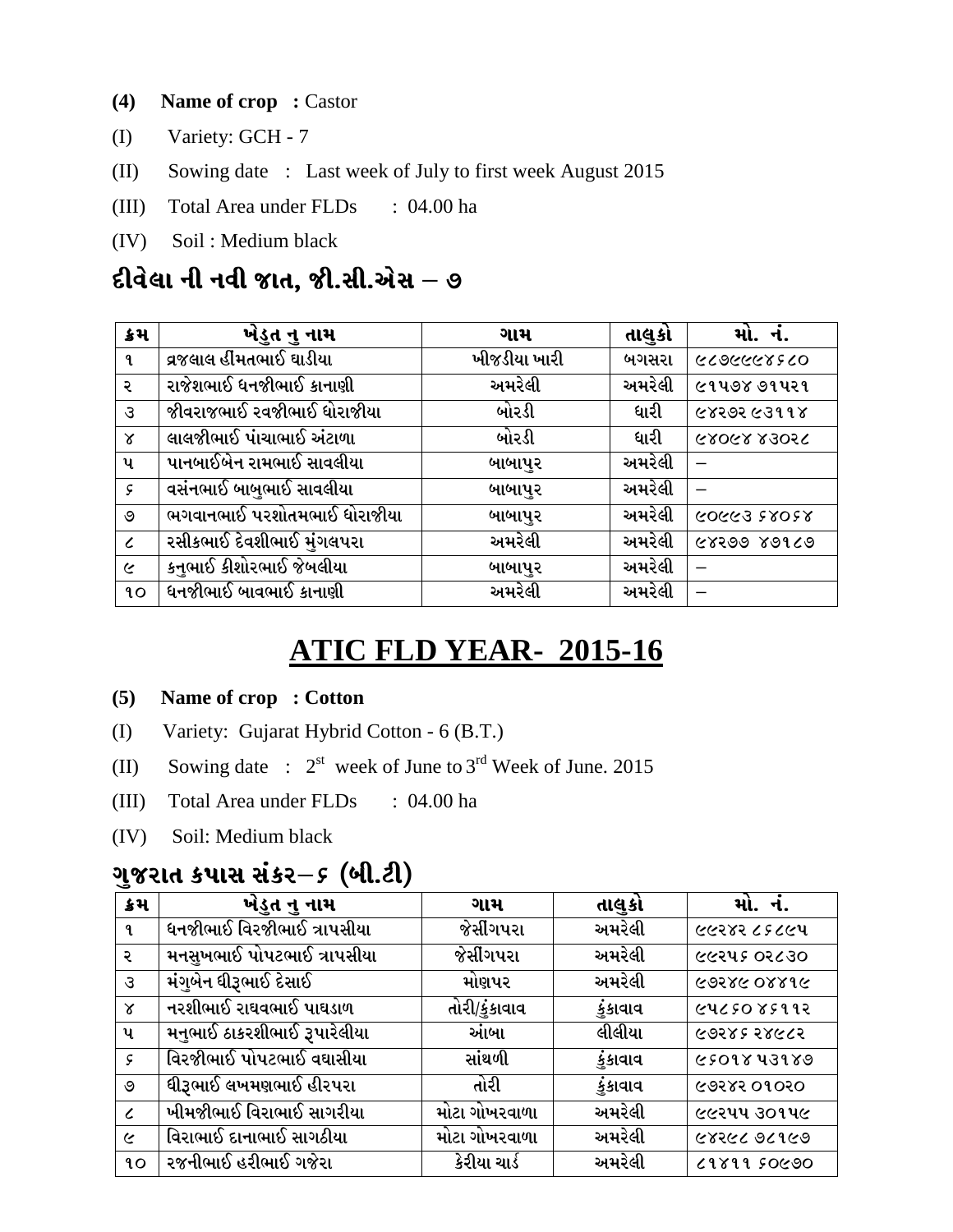- **(6) Name of crop :** Groundnut
- (I) Variety: GJG 9
- (II) Sowing date :  $2^{st}$  week of June to  $3^{rd}$  Week of June. 2015
- (III) Total Area under FLDs : 02.00 ha
- (IV) Soil: Medium black

## $\ddot{\mathcal{L}}$ કા ગાળાની જાત મગફળી જી.જી – ૯

| ક્રમ         | ખંડુત નુ નામ                    | ગામ           | તાલુકા | મા. ન.         |
|--------------|---------------------------------|---------------|--------|----------------|
| 9.           | અંબાબેન હિંમતભાઈ ઘાડીયા         | ખીજડીયા(ખારી) | અમરેલી | 07588 68675    |
|              | વિરજીભાઈ રણછોડભાઈ વડાલીયા       | લુણીધાર       | અમરેલી | ଟବେଥି ବେସେ ।   |
| उ            | <u>બચુભાઈ જીવરાજભાઈ કુંભાણી</u> | ચિતલ          | અમરેલી | ल्ल्छत्र ८४५१७ |
| $\mathsf{x}$ | રસીકભાઈ અમરાભાઈ પરમાર           | ગોવિદપુર      | અમરેલી |                |
| પ            | મુકેશભાઈ કે પટેલ                | ભંમર          | અમરેલી | ૯૯૧૩૧ ૫૧૨૧૫    |

- **(7) Name of crop :** Castor
- (I) Variety: GCH 7
- (II) Sowing date : Last week of July to first week August 2015
- (III) Total Area under FLDs : 08.00 ha
- (IV) Soil: Medium black

| ક્રમ                     | ખેડુત નુ નામ               | ગામ     | તાલુકો | મો. નં.     |
|--------------------------|----------------------------|---------|--------|-------------|
| $\mathbf{q}$             |                            | બાબાપુર | અમરેલી | —           |
| २                        | નાનજીભાઈ માધાભાઈ સાવલીયા   | બાબાપુર | અમરેલી |             |
| З                        | ધીરૂભાઈ હરીભાઈ સાવલીયા     | બાબાપુર | અમરેલી |             |
| $\alpha$                 | રામકુવરબેન બાબુભાઈ ગોડલીયા | બાબાપુર | અમરેલી | 661356581   |
| પ                        | ડાદીયાભાઈ નાગજીભાઈ ગોડલીયા | બાબાપુર | અમરેલી |             |
| ç                        | મગનભાઈ માધાભાઈ રીબડીયા     | બાબાપુર | અમરેલી | ૯૮૨૪૭ ૪૨૨૨૫ |
| ৩                        | સ્વિતાબેન નાગજીભાઈ રીબડીયા | બાબાપુર | અમરેલી | ४२००२ ०२०२४ |
| $\overline{\mathcal{L}}$ | લાલજીભાઈ ધીરૂભાઈ ભુવા      | બાબાપુર | અમરેલી |             |
| $\tilde{\mathcal{L}}$    | રમેશભાઈ આંબાભાઈ ગોડલીયા    | બાબાપુર | અમરેલી | 5330995999  |
| 9O                       | અશોકભાઈ ડાદયાભાઈ ગોડલીયા   | બાબાપુર | અમરેલી | ६८२५૯ ૯૯४६४ |
| <b>99</b>                | કળુભાઈ પરશોતંમભાઈ ગજેરા    | બાબાપુર | અમરેલી | 6696306504  |
| ૧૨                       | ચતુરભાઈ વીરજીભાઈ ભુવા      | બાબાપુર | અમરેલી | 95210 63899 |
| 93                       | ભીખુભાઈ નાગજીભાઈ ગજેરા     | બાબાપુર | અમરેલી |             |
| $\delta$                 | ભીખુભાઈ છગનભાઈ રીબડીયા     | બાબાપુર | અમરેલી | 66582 09893 |
| ૧૫                       | ભીખુભાઈ નાગજીભાઈ રીબડીયા   | બાબાપુર | અમરેલી |             |
| qç                       | ગોવિદભાઈ કાનજીભાઈ ગોંડલીયા | બાબાપુર | અમરેલી | ०२५३४९७७    |
| १७                       | મનસુખભાઈ વલ્લભભાઈ ભુવા     | બાબાપુર | અમરેલી | ७४२८१ १२८७७ |
| 20                       | નાનજીભાઈ ઉકાભાઈ રાદડીયા    | બાબાપુર | અમરેલી |             |
| १ $\epsilon$             | કમળાબેન ડાયાભાઈ ગોંડલીયા   | બાબાપુર | અમરેલી | ६८२५૯ ૯૯४६४ |
| 50                       | ઘનશ્યામભાઈ નાગજીભાઈ ગજેરા  | બાબાપુર | અમરેલી |             |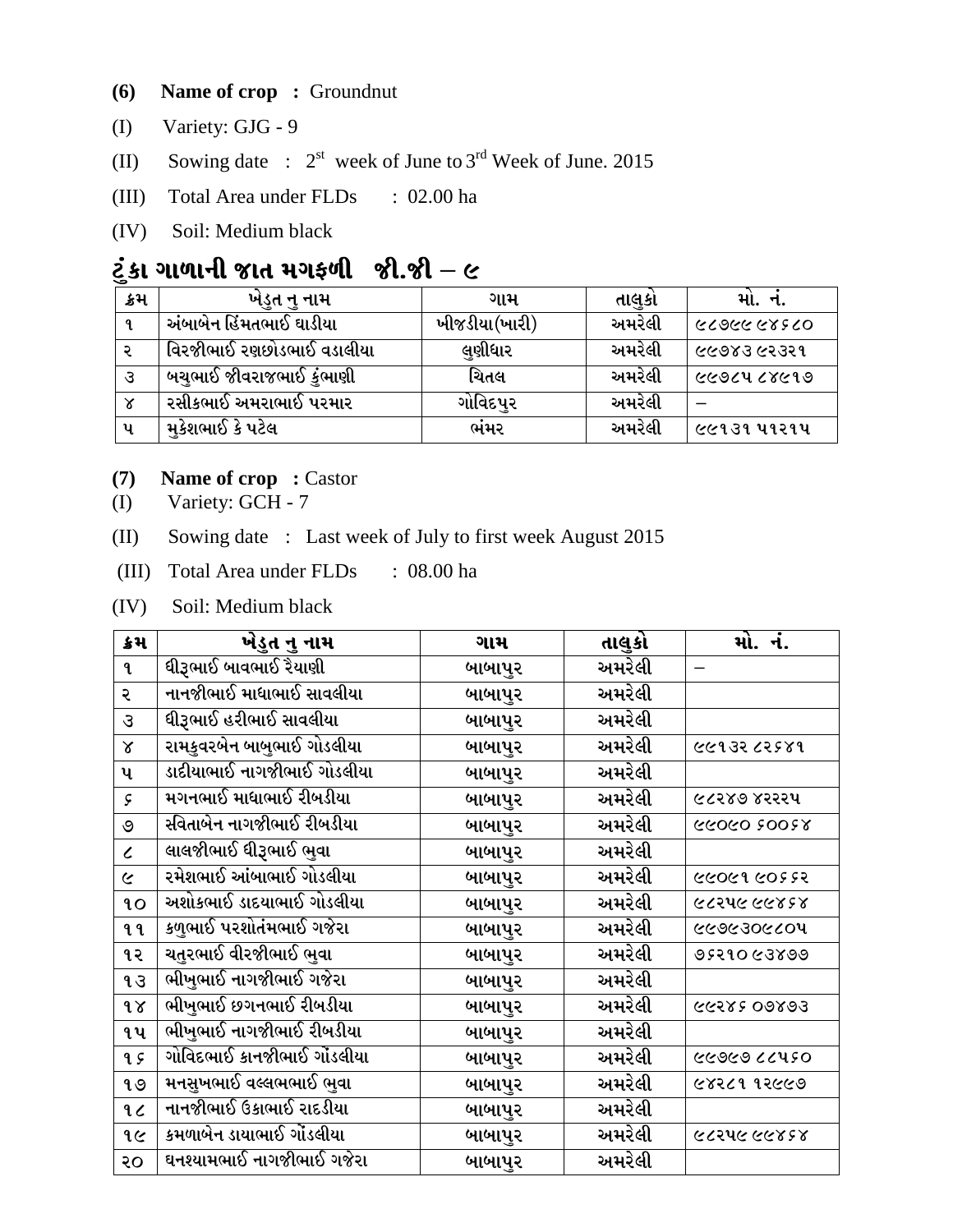# **NICRA FLD YEAR- 2015-16**

| (8) | Name of crop:<br><b>Cotton</b> |                                                                     |
|-----|--------------------------------|---------------------------------------------------------------------|
| (I) | Variety                        | : Gujarat Hybrid Cotton - 8 (B.t)                                   |
|     | (II) Sowing date               | : $2^{\text{st}}$ week of June to $3^{\text{rd}}$ week of June-2015 |
|     | (III) Total Area under FLDs    | $: 04.00$ ha                                                        |
|     | (IV) Types of soil             | : Medium black                                                      |

## ગુજરાત કપાસ સંકર–૮ (બી.ટી)

| ક્રેમ         | ખેડુત નુ નામ               | ગામ    | તાલુકો     | મો. નં.     |
|---------------|----------------------------|--------|------------|-------------|
| ٩.            | કનુભાઈ પોપટભાઈ વાડદોરીયા   | કરજાળા | સાવરકુંડલા | 80855 20805 |
| ર             | વિઠલભાઈ પુનાભાઈ ચાંદગઢીયા  | કરજાળા | સાવરકુંડલા | 86022066132 |
| З             | ભગવાનભાઈ રવજીભાઈ કાથરોટીયા | કરજાળા | સાવરકુંડલા | ८८०८४ ९२०९४ |
| γ             | બાબુભાઈ પોપટભાઈ વાડદોરીયા  | કરજાળા | સાવરકુંડલા | 2005502330  |
| પ             | ચંતુરભાઈ બાલુભાઈ વાડદોરીયા | કરજાળા | સાવરકુંડલા | ८८१३२ ५११७४ |
| $\mathcal{S}$ | ભાનુબેન બાલુભાઈ ચાંદગઢીયા  | કરજાળા | સાવરકુંડલા | ૯૮૨૫૮ ૨૧૦૩૫ |
| ও             | મથુરભાઈ ધીરૂભાઈ ચાંદગઢીયા  | કરજાળા | સાવરકુંડલા | 9459039696  |
| $\epsilon$    | દીનેશભાઈ ભીખાભાઈ બારૈયા    | કરજાળા | સાવરકુંડલા | ૯૭૨૫૫ ૮૪૯૦૮ |
| $\epsilon$    | કાન્તીભાઈ ગોકળભાઈ વરીયા    | કરજાળા | સાવરકુંડલા | ୧୯୭୯୪ ୭૮૫૫૯ |
| 90            | દીનેશભાઈ લખમણભાઈ વાડદોરીયા | કરજાળા | સાવરકુંડલા | 66063 30800 |

### **(9) Name of crop :** Cotton

- (I) Variety: Integrated insect pest management (I P M)
- (II) Sowing date :  $2^{st}$  week of June to  $3^{rd}$  Week of June. 2015
- (III) Total Area under FLDs : 02.00 ha
- (IV) Soil: Medium black

## કપાસના પાકમા સકલીત જીવાત નિયત્ર**ણ**

| ક્રમ         | ખેડૂત નુ નામ              | ગામ    | તાલકા      | મા.<br>ન.   |
|--------------|---------------------------|--------|------------|-------------|
|              | બચુભાઈ મોહનભાઈ કાથરોટીયા  | કરજાળા | સાવરકુંડલા |             |
|              | રમેશભાઈ મોહનભાઈ ચાદગઢીયા  | કરજાળા | સાવરકુંડલા | ૯૮૨૫૬ ૨૫૦૩૧ |
|              | મગનભાઈ મોહનભાઈ કાથરોટીયા  | કરજાળા | સાવરકુંડલા | ८८९८८ ५४१४४ |
| $\mathsf{x}$ | શીવાભાઈ લખમણભાઈ વાડદોરીયા | કરજાળા | સાવરકુંડલા | 00805 59099 |
| પ            | વિનભાઈ મોહનભાઈ ચાંદગઢીયા  | કરજાળા | સાવરકુંડલા |             |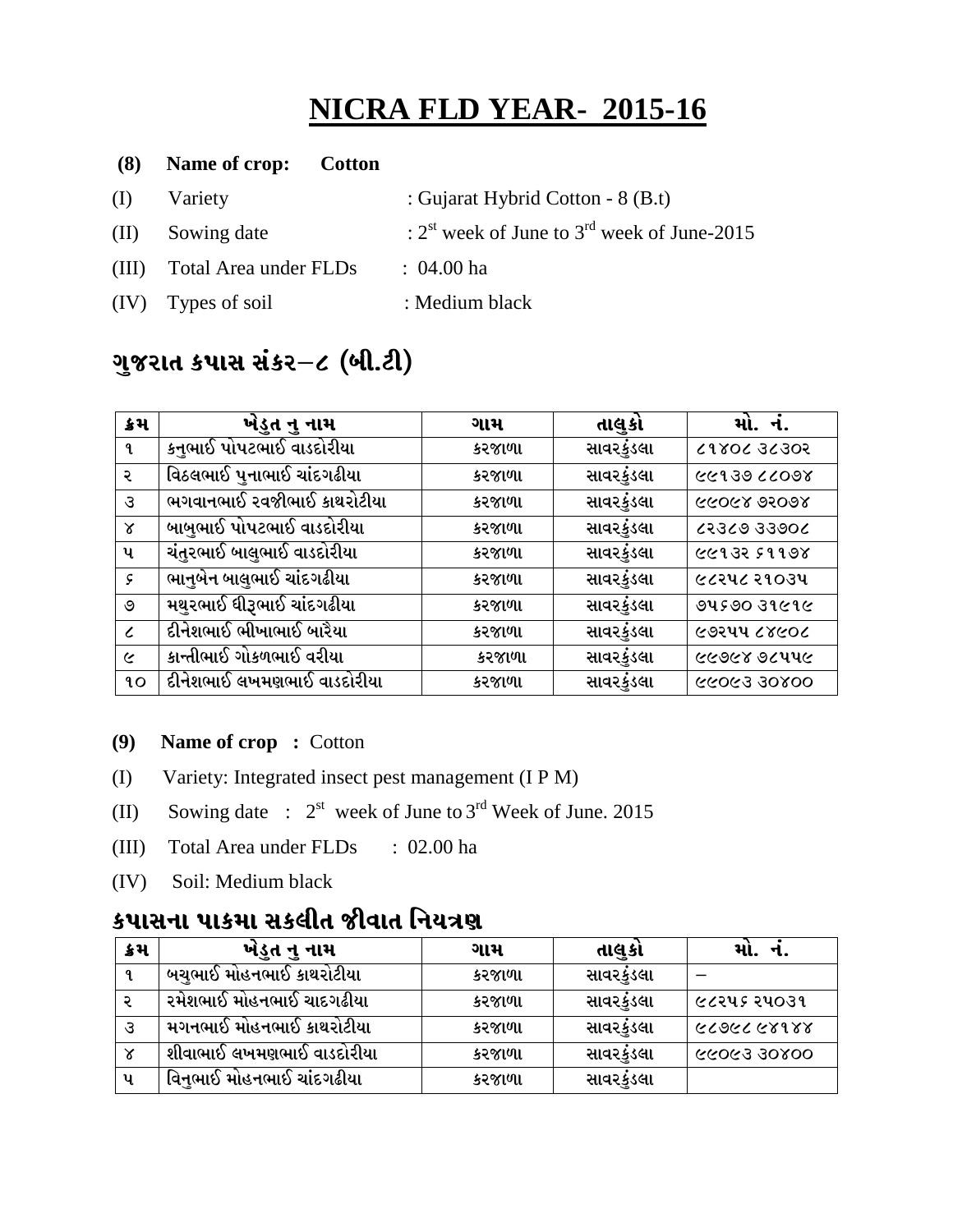#### **(10) Name of crop :** sesame

- (I) Input**:** Inter cropping of sesame Gujarat- 4 in cotton
- (II) Sowing date**:** 2 st week of June to 3 rd Week of June. 2015
- (III) Total Area under FLDs**:** 02.00 ha
- (IV) Soil**:** Medium black

## $\mathbf{S}$ **Jurication** in Eq. in the suite of the subsets of  $\mathbf{S}$

| ક્રેમ | ખેડુત નુ નામ               | ગામ    | તાલકા      | મા. ન.       |
|-------|----------------------------|--------|------------|--------------|
| 9.    | ૨મેશભાઈ છગનભાઈ ચાદગઢીયા    | કરજાળા | સાવરકુંડલા | ୧୪୦୧୬ ୧୬୦୬୬  |
|       | ગોરધનભાઈ ભીખાભાઈ શેલડીયા   | કરજાળા | સાવરકુંડલા | 6066536339   |
| उ     | મધુભાઈ રવજીભાઈ રાદડીયા     | કરજાળા | સાવરકુંડલા | લ્લ૭૯૪ લ૩૭૫૨ |
| γ     | .દુલાભાઈ જીણાભાઈ વાડદોરીયા | કરજાળા | સાવરકુંડલા | ૯૮૨૫૮ ૫૭૯૨૧  |
| પ     | ચતુરભાઈ બાલુભાઈ વાડદોરીયા  | કરજાળા | સાવરકુંડલા | 6613551198   |

#### **(11) Name of crop :** Groundnut

- (I) Variety: GJG 9
- (II) Sowing date :  $2^{st}$  week of June to  $3^{rd}$  Week of June. 2015
- (III) Total Area under FLDs : 02.00 ha
- (IV) Soil: Medium black

### ેટુંકા ગાળાની જાત મગફળી જી.જે.જી $-\epsilon$

| ક્રેમ        | ખેડુત નુ નામ                  | ગામ    | તાલકા      | મા. ન.       |
|--------------|-------------------------------|--------|------------|--------------|
|              | નાનકદાસ મનોહરદાસ નિમાવત       | કરજાળા | સાવરકુંડલા | ૯૭૨૬૮૯૯૧૧૨   |
|              | મંગુબેન નાગજીભાઈ શેલડીયા      | કરજાળા | સાવરકુંડલા | 6536659498   |
| उ            | જંયતિભાઈ પરશોતંમભાઈ ચાંદગઢીયા | કરજાળા | સાવરકુંડલા | ૯૭૨૬૮૯૯૧૧૨   |
| $\mathsf{x}$ | રામજીભાઈ શામજીભાઈ શેલડીયા     | કરજાળા | સાવરકંડલા  | 6536659498   |
| પ            | અશોકભાઈ મનજીભાઈ ચાંદગઢીયા     | કરજાળા | સાવરકુંડલા | ୨୦୦୯୧୯ ୨୬୨୦୬ |

### **(12) Name of crop : Soybean**

- (I) Variety: GS 3
- (II) Sowing date :  $2^{st}$  week of June to  $3^{rd}$  Week of June. 2015
- (III) Total Area under FLDs : 1.2.00 ha
- (IV) Soil: Medium black

## પાક વૈવિધ્યતા સોયાબીનની જી.એચ– ૩

| ક્રેમ | ખંડુત નુ નામ              | ગામ    | તાલકા     | મા.           |
|-------|---------------------------|--------|-----------|---------------|
|       | હરજીભાઈ નાથાભાઈ મહેતા     | કરજાળા | સાવરકુડલા | । ૯૮૨૫૫ ૯૭૪૩૮ |
|       | ્રમેશભાઈ ગોકળભાઈ વરીયા    | કરજાળા | સાવરકુડલા | ૯૯૭૯૪ ૭૮૫૫૯   |
|       | પરશોતમભાઈ કેશવભાઈ શેલડીયા | કરજાળા | સાવરકુડલા | ୧୧୦୧୦ ୪২୭২২   |